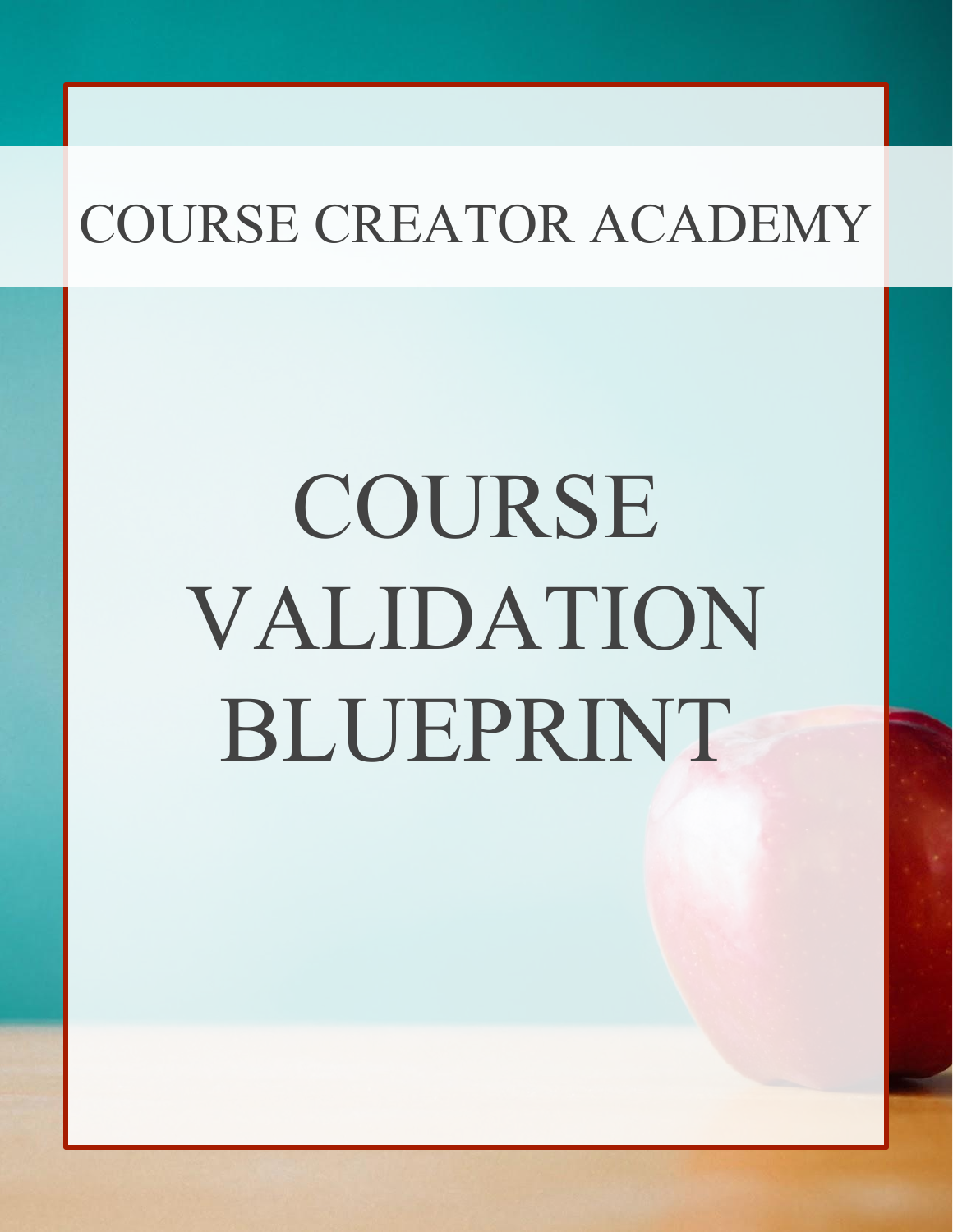Module 1 | Plan Your Course

## COURSE VALIDATION BLUEPRINT

 $\frac{1}{2}$  ,  $\frac{1}{2}$  ,  $\frac{1}{2}$  ,  $\frac{1}{2}$  ,  $\frac{1}{2}$  ,  $\frac{1}{2}$  ,  $\frac{1}{2}$  ,  $\frac{1}{2}$  ,  $\frac{1}{2}$  ,  $\frac{1}{2}$  ,  $\frac{1}{2}$  ,  $\frac{1}{2}$  ,  $\frac{1}{2}$  ,  $\frac{1}{2}$  ,  $\frac{1}{2}$  ,  $\frac{1}{2}$  ,  $\frac{1}{2}$  ,  $\frac{1}{2}$  ,  $\frac{1$ 

 $\frac{1}{2}$  , and the state of  $\frac{1}{2}$  ,  $\frac{1}{2}$  ,  $\frac{1}{2}$  ,  $\frac{1}{2}$  ,  $\frac{1}{2}$  ,  $\frac{1}{2}$  ,  $\frac{1}{2}$  ,  $\frac{1}{2}$  ,  $\frac{1}{2}$  ,  $\frac{1}{2}$  ,  $\frac{1}{2}$  ,  $\frac{1}{2}$  ,  $\frac{1}{2}$  ,  $\frac{1}{2}$  ,  $\frac{1}{2}$  ,  $\frac{1}{2}$  ,

 $\mathcal{L}_\mathcal{A}$  and  $\mathcal{L}_\mathcal{A}$  and  $\mathcal{L}_\mathcal{A}$  are the set of the set of the set of the set of the set of the set of the set of the set of the set of the set of the set of the set of the set of the set of the set of

 $\mathcal{L}=\mathcal{L}=\mathcal{L}=\mathcal{L}=\mathcal{L}=\mathcal{L}=\mathcal{L}=\mathcal{L}=\mathcal{L}=\mathcal{L}=\mathcal{L}=\mathcal{L}=\mathcal{L}=\mathcal{L}=\mathcal{L}=\mathcal{L}=\mathcal{L}=\mathcal{L}=\mathcal{L}=\mathcal{L}=\mathcal{L}=\mathcal{L}=\mathcal{L}=\mathcal{L}=\mathcal{L}=\mathcal{L}=\mathcal{L}=\mathcal{L}=\mathcal{L}=\mathcal{L}=\mathcal{L}=\mathcal{L}=\mathcal{L}=\mathcal{L}=\mathcal{L}=\mathcal{L}=\mathcal{$ 

 $\frac{1}{2}$  , the set of the set of the set of the set of the set of the set of the set of the set of the set of the set of the set of the set of the set of the set of the set of the set of the set of the set of the set of

 $\mathcal{L}_\mathcal{A}$  , and the contribution of the contribution of the contribution of the contribution of the contribution of the contribution of the contribution of the contribution of the contribution of the contribution of

 $\mathcal{L}_\text{max}$  ,  $\mathcal{L}_\text{max}$  ,  $\mathcal{L}_\text{max}$  ,  $\mathcal{L}_\text{max}$  ,  $\mathcal{L}_\text{max}$  ,  $\mathcal{L}_\text{max}$  ,  $\mathcal{L}_\text{max}$  ,  $\mathcal{L}_\text{max}$ 

#### **Step 1) Get clear on your course.**

1. What would your course be about?

2. What would the end result be for a student?

3. Who would be interested in getting that result?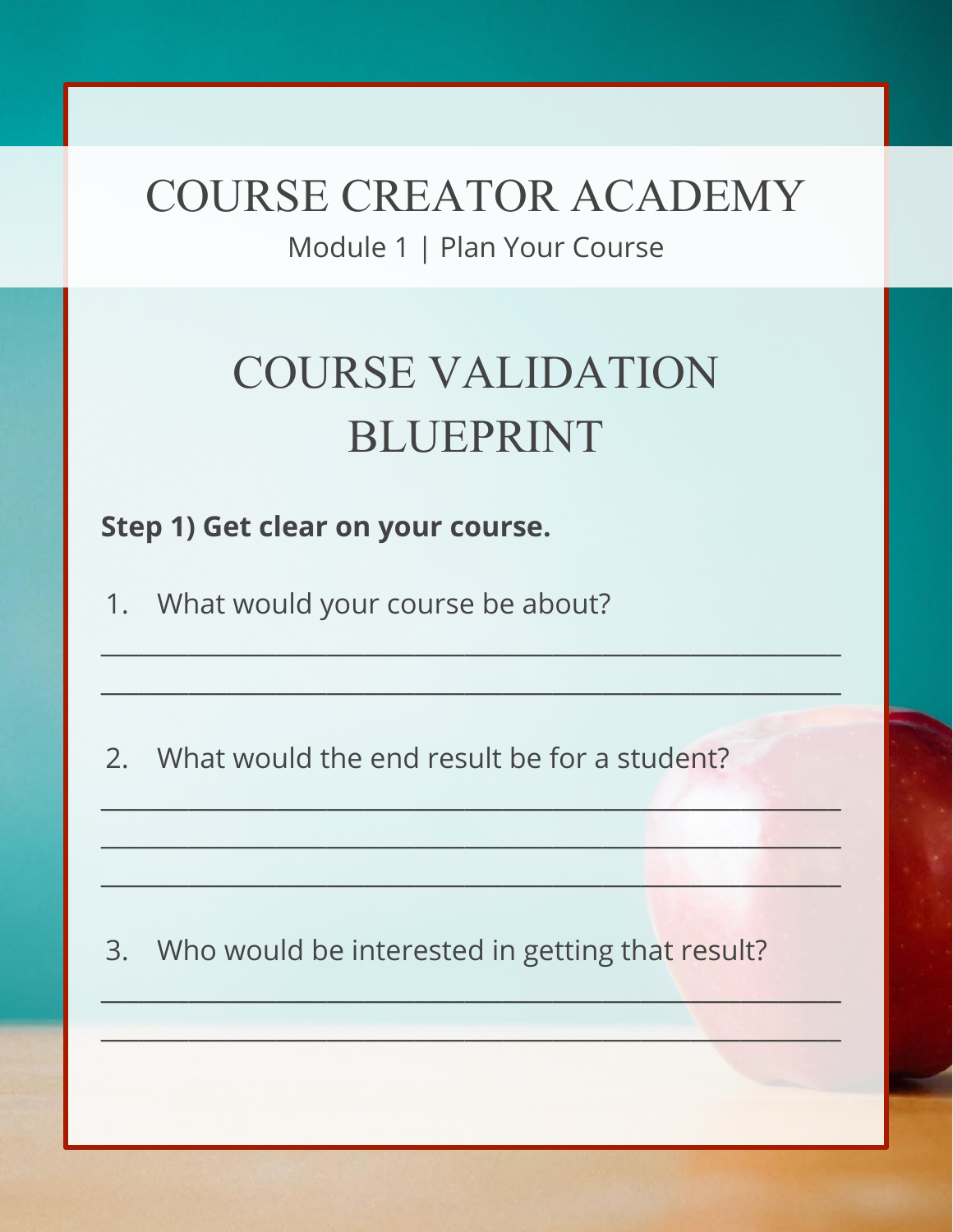Module 1 | Plan Your Course

# COURSE VALIDATION BLUEPRINT

#### **Step 2) Find potential students to interview.**

- 1. Search Facebook for groups focused on your course topic.
- 2. Join groups and get involved.

#### **Step 3) Prep**

- 1. Create a list of questions. *(See Validation Survey Sample Questions for guidance.)*
- 2. Build your validation survey with Google Quizzes or Typeform.
- 3. Outline your interview questions to dig deeper.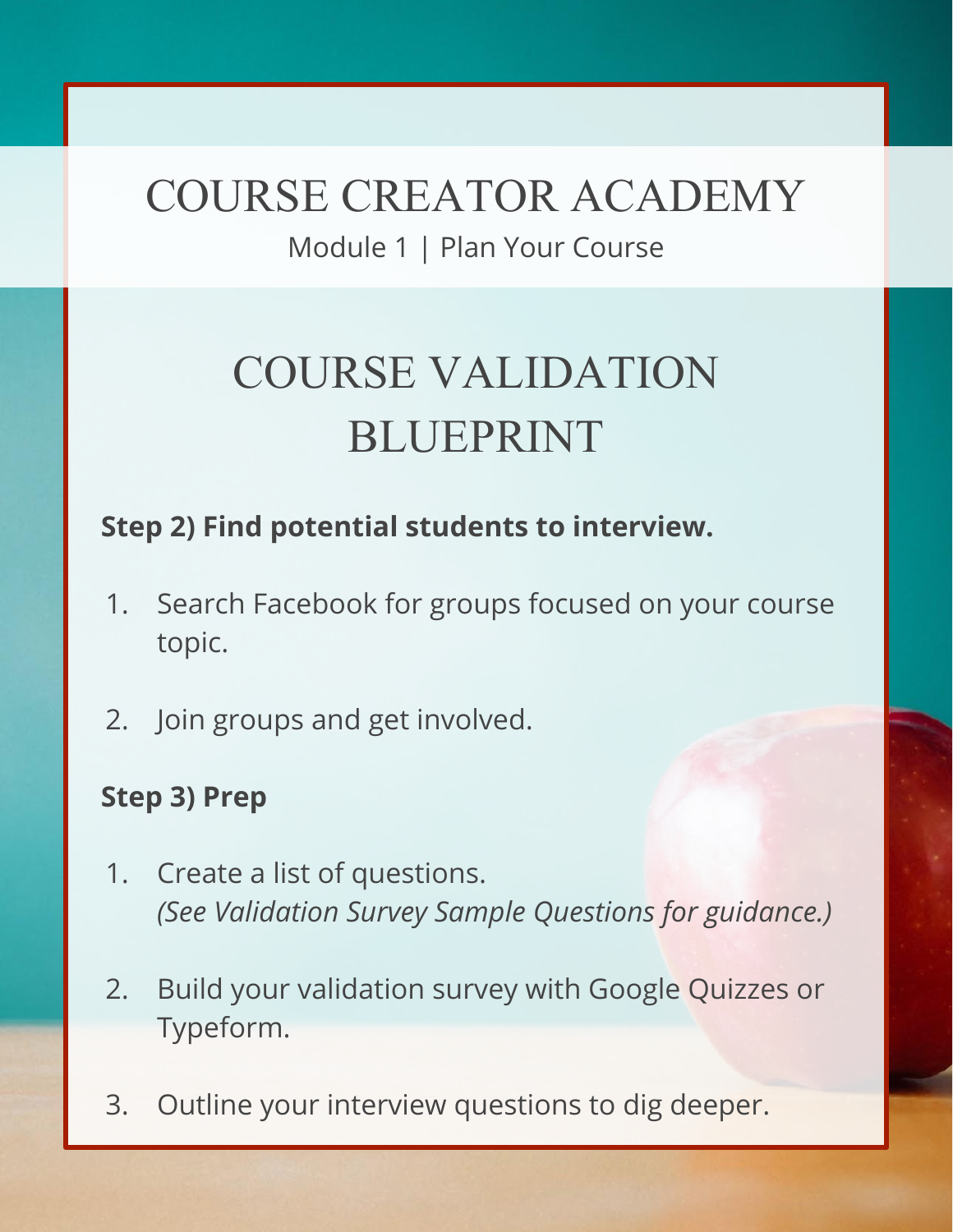Module 1 | Plan Your Course

# COURSE VALIDATION BLUEPRINT

#### **Step 4) Survey**

- 1. Share your survey in relevant Facebook groups and ask for help with market research.
- 2. Email your survey to anyone you know who might benefit from your course.
- 3. If you have a blog or audience on social media, share your survey with them as well.

#### **Step 5) Interview**

1. Analyse survey results and assess interest in your course.